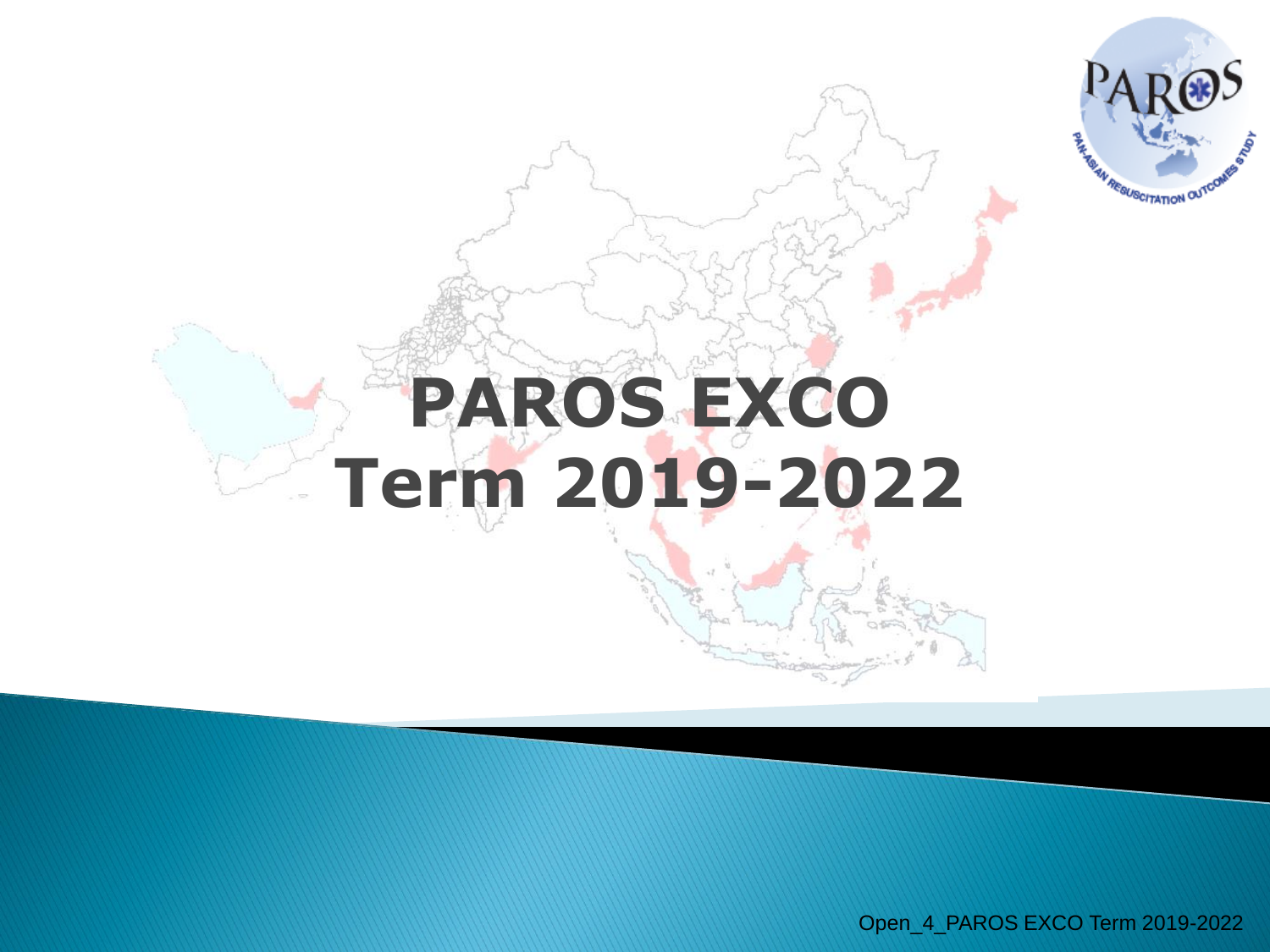## **PAROS EXCO Members**

|                | <b>Name</b>            | <b>Designation</b> | <b>Representing Country</b> |
|----------------|------------------------|--------------------|-----------------------------|
| $\mathbf{1}$   | <b>Prof Marcus Ong</b> | Chairman           | Singapore                   |
| $\overline{2}$ | Prof Hideharu Tanaka   | Co-chairman        | Japan                       |
| $\mathbf{3}$   | Prof Sang Do Shin      | Co-chairman        | Korea                       |
| $\overline{4}$ | <b>Prof Matthew Ma</b> | Co-chairman        | Taiwan                      |
| 5 <sup>1</sup> | Dr Ng Yih Yng          | <b>EXCO Member</b> | Singapore                   |
| 6              | Dr Benjamin Leong      | <b>EXCO Member</b> | Singapore                   |
| $\overline{7}$ | Dr Kentaro Kajino      | <b>EXCO Member</b> | Japan                       |
| 8              | Dr Takashi Tagami      | <b>EXCO Member</b> | Japan                       |
| 9              | Dr Ryu Hyun Ho         | <b>EXCO Member</b> | <b>Korea</b>                |
| 10             | Dr Ryoo Hyun Wook      | <b>EXCO Member</b> | <b>Korea</b>                |
| 11             | Dr Patrick Ko          | <b>EXCO Member</b> | Taiwan                      |
| 12             | Dr Lin Chih-Hao        | <b>EXCO Member</b> | Taiwan                      |
| 13             | Dr Sarah karim         | <b>EXCO Member</b> | Malaysia                    |
| 14             | Dr Darin Wong          | <b>EXCO Member</b> | Malaysia                    |